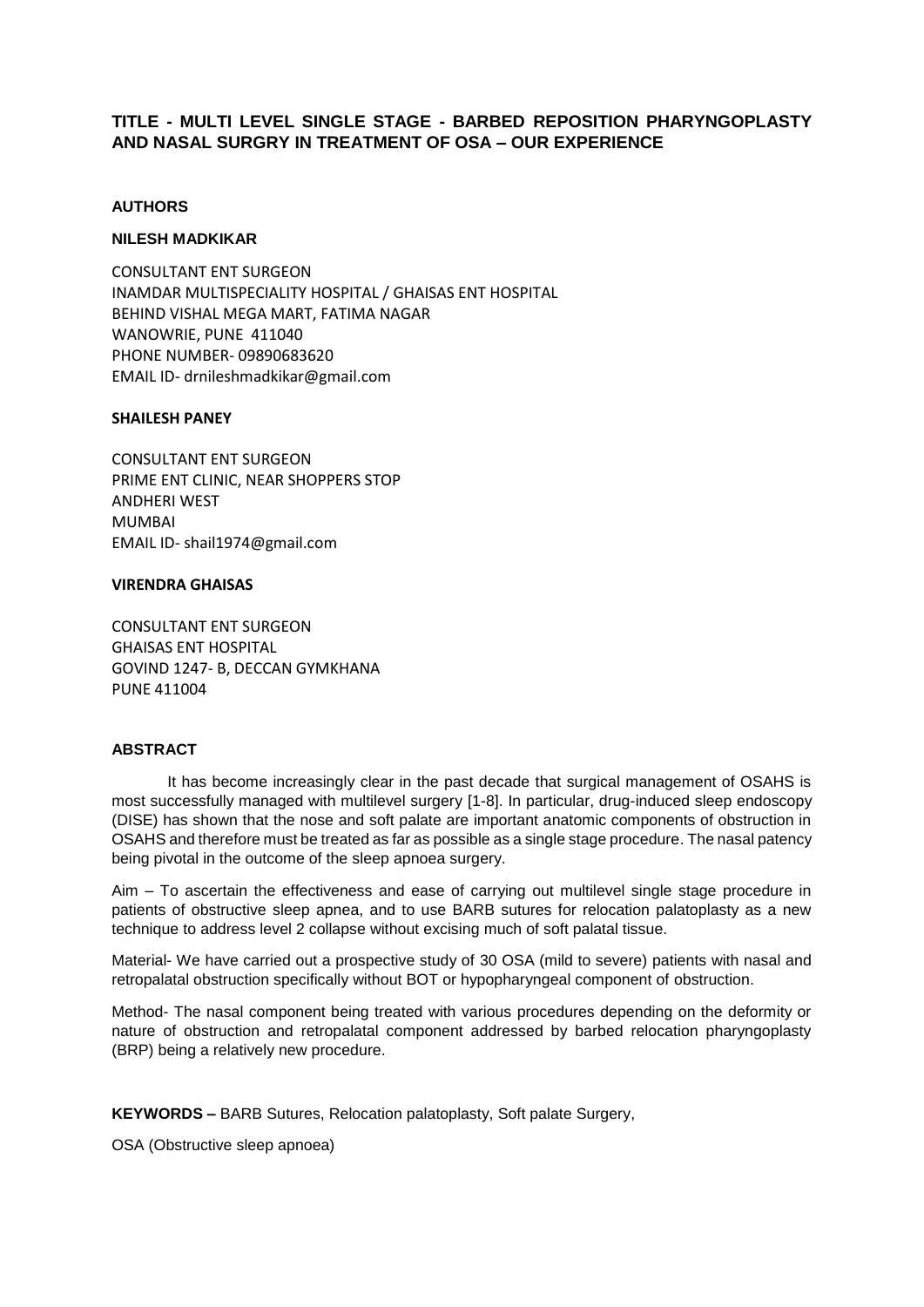## **INTRODUCTION**

Nasal surgeries for correction of nasal obstruction have been described and are being done for decades. Conventional septoplasty with various turbinate reduction procedures have been done by ENT surgeons routinely. Rhinoplasty for functional reasons such as internal or external nasal valve obstructions, high anterior septal cartilaginous deviations requiring extracorporeal septoplasties via the open rhinoplasty approach have been described in literature for over 2 decades now. Most ENT surgeons being well aware and well versed with various nasal surgeries done for relieving nasal obstruction, hence we would be only mentioning the surgery we chose in different patients depending on the deformity.

OSA and its surgical management being constantly changing and vastly studied specially in for the retropalatal obstruction. The velopharyngeal region being so highly dynamic in nature, there have been multiple very invasive procedures that have been described in the past. The main mechanism of the most classic palatal techniques for snoring/obstructive sleep apnoea syndrome (OSAS) was basically the shortening of the soft palate by trimming the free edge (UPPP and LAUP) or pulling up the uvula and the soft palate. In the last years, many new palatal surgical techniques for snoring and OSAS were devised to address mainly the lateral pharyngeal wall and to enlarge laterally the oropharyngeal inlet (lateral pharyngoplasty [1], Z-palatoplasty [2], uvulopalatoplasty (UP2) [3], expansion sphincter pharyngoplasty (ESP) [4] and relocation pharyngoplasty [5]). The most recent palatal procedure being Barbed Relocation Pharyngoplasty.

Our aim of combining the 2 surgeries was to establish a patent airway in patients with level 1 and level 2 obstructions in a single sitting. The study was carried out to analyse the efficacy and comfort of doing a multilevel single stage surgery in patients of OSA to achieve the reduction of morbidity of OSA without delay of time and to avoid the need of repeated hospitalization for multiple procedures for OSA. The combination of the two surgeries being very effective and easily doable in cases of OSA with nasal and retropalatal obstructions, since the efficacy of just treating a single level of obstruction be it nasal or just retropalatal hasn't found to be very high. The nasal component being pivotal in attaining the patency of the upper airway.

## **MATERIAL AND METHODS**

#### **Patients and methods**

This preliminary prospective study was conducted at Ghaisas ENT Hospital Pune and Prime ENT Centre Andheri West, Mumbai starting from since Jan 2017. Prior to conduction of the study, informed detailed consent was taken from patients. A group of 30 patients clinically diagnosed with OSA. Each patient underwent a PSG level 3, Drug induced sleep endoscopy, Rhinomanometry to ascertain the diagnosis.

## **Inclusion criteria included**

- Age between 25- 60 yrs.
- Mild to sever OSA with AHI of more than 5 (PSG LEVEL 3)
- DISE indicating a purely nasal and retropalatal obstruction
- BMI of not more than 38
- Patients not accepting or unwilling to use CPAP treatment.
- Patients fit for general anaesthesia with co morbidities like HTN / DM under good control.

## **Exclusion criteria included**

- Patients with sever medical illness not fit for GA
- DISE indicating retro lingual or hypopharyngeal component of collapse
- Age more than 60 yrs. with uncertainty of CPAP compliance

A careful general, ear nose and throat (ENT) history of each patient was taken with particular attention given to sleep history, preferably by the spouse or family member.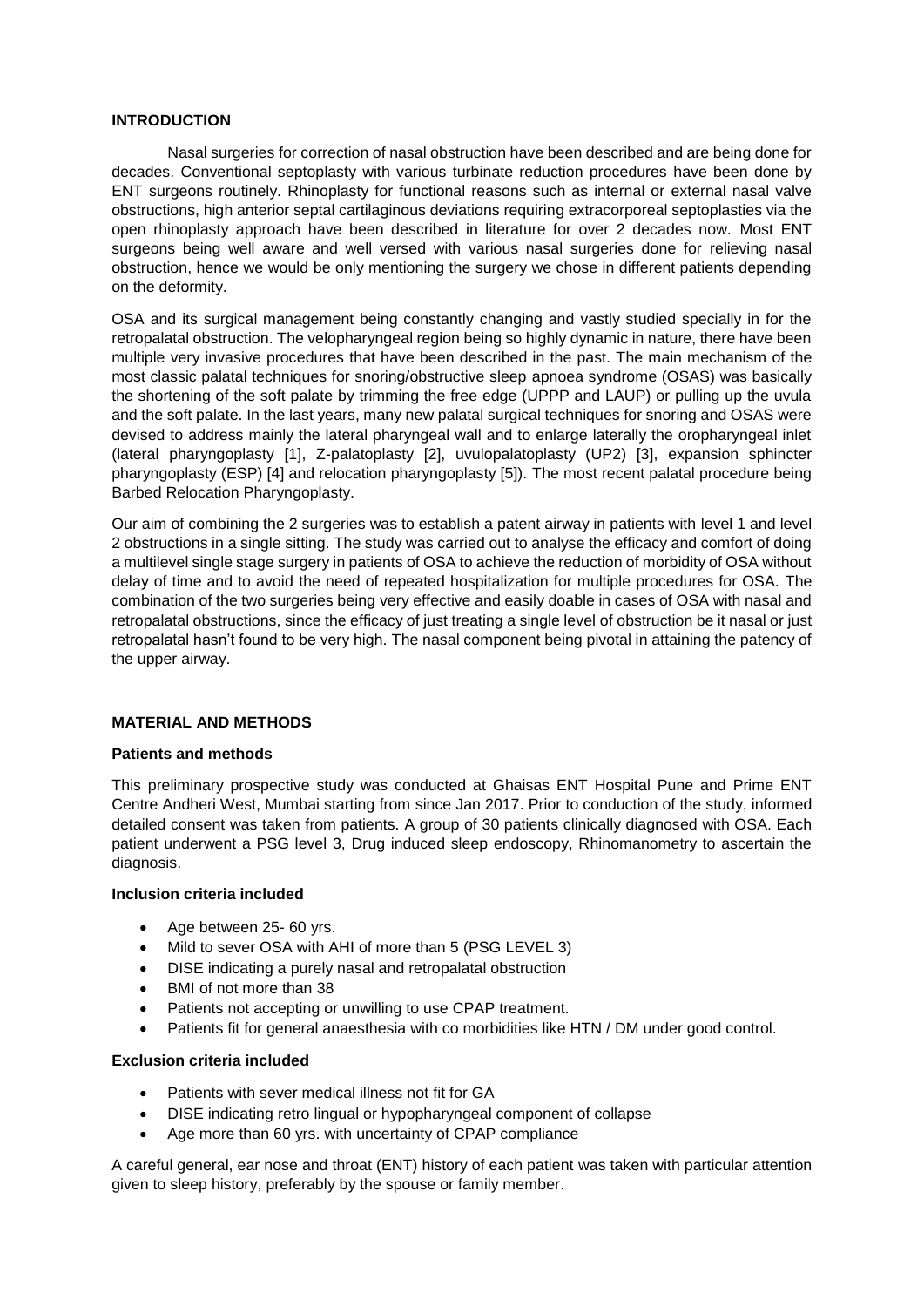For all cases, the following data were recorded:

- Age
- Sex
- $\bullet$  BMI
- ESS (Epworth Sleepiness Scale) Pre op and Post op after 1 year
- AHI Pre and post op after 1 year
- ODI- Pre and Post op after 1 year
- **Complications**
- Flexible Nasopharyngoscopy post-operative

## **SURGICAL TECHNIQUE**

All cases were operated initially for nasal surgery in the form of functional rhinoplasty via open approach/ conventional septoplasty / ITH reduction with coablation channelling/ concha bullosa excision followed by BRP in a step by step manner, operated under general anaesthesia, oral intubation with south pole tube.

Step 1 – Nasal surgery was done in each patient as deemed necessary depending on the DISE findings. An open approach rhinoplasty was done for 24 case to treat the nasal component of obstruction with insertion of spreader grafts (figure) to open the internal nasal valve area along with a septoplasty. The turbinate's if hypertrophic were reduced by radiofrequency channelling. 04 cases underwent a conventional septoplasty with turbinate reduction and 2 case in which the salpingo pharyngeal folds were found to be excessively large, for which submucosal radiofrequency channelling was done with the Sutter RF tongue base channelling probe, along with ITR.

#### Step 2 -

The oral cavity exposed by a slotted Boyle–Davis mouth gag with head extended in supine position. Extra capsular tonsillectomy done with coablation using EVAC 70 wand. Care was taken to preserve the mucosa over the palatoglossus and palatopharyngeal muscles. The palatopharyngeal muscle bulk was split vertically to release it from its lower fibres so as to ease the mobilization of the muscle bulk anterolaterally. A 2-0 round body, double needle bidirectional barb PDS suture (figure ) was inserted up to the midpoint of the suture length (transition zone of the suture) at the PNS (Posterior Nasal Spine) submucosally. Each end running sub mucosal to the base of the uvula – reinserting submucosal to exit near the pterygoid hamulus or superior end of the pterygomandibular raphe – from the hamulus to the tonsillar bed superior pole – inserting into the bulk of the released palatopharyngeal muscle and re inserting through the tonsillar bed to the pterygomandibular raphe on either side. Thus, giving the soft palate an anterior and lateral pull and expanding the retropalatal space. The suture being knotless was pulled on either sides to the required tension and the nipped off at the last point of exit. (figures )

Nasal surgeries done along with BRP (in all cases) in the multilevel single stage op.

| <b>NASAL OBSTRUCTION</b>       | <b>NASAL SURGERY OF CHOICE</b>  | <b>NO OF PATIENTS</b> |
|--------------------------------|---------------------------------|-----------------------|
|                                |                                 |                       |
| HIGH ANTERIOR NASAL FUNCTINOAL | <b>RHINOPLASTY</b>              | 24                    |
| SEPTAL DEVIATION WITH          | VIA.<br><b>OPEN</b><br>APPROACH |                       |
| INTERNAL NASAL VALVE I         | SPREADER GRAFTS IN ALL /        |                       |
| <b>GROSS</b><br>COLLAPSE/      | EXTRACORPOREAL                  |                       |
| CAUDAL DISLOCATIONS/           | <b>SEPTOPLASTY</b>              |                       |
| EXTERNAL<br>VAI VF             |                                 |                       |
| <b>COLLAPSE</b>                |                                 |                       |
|                                |                                 |                       |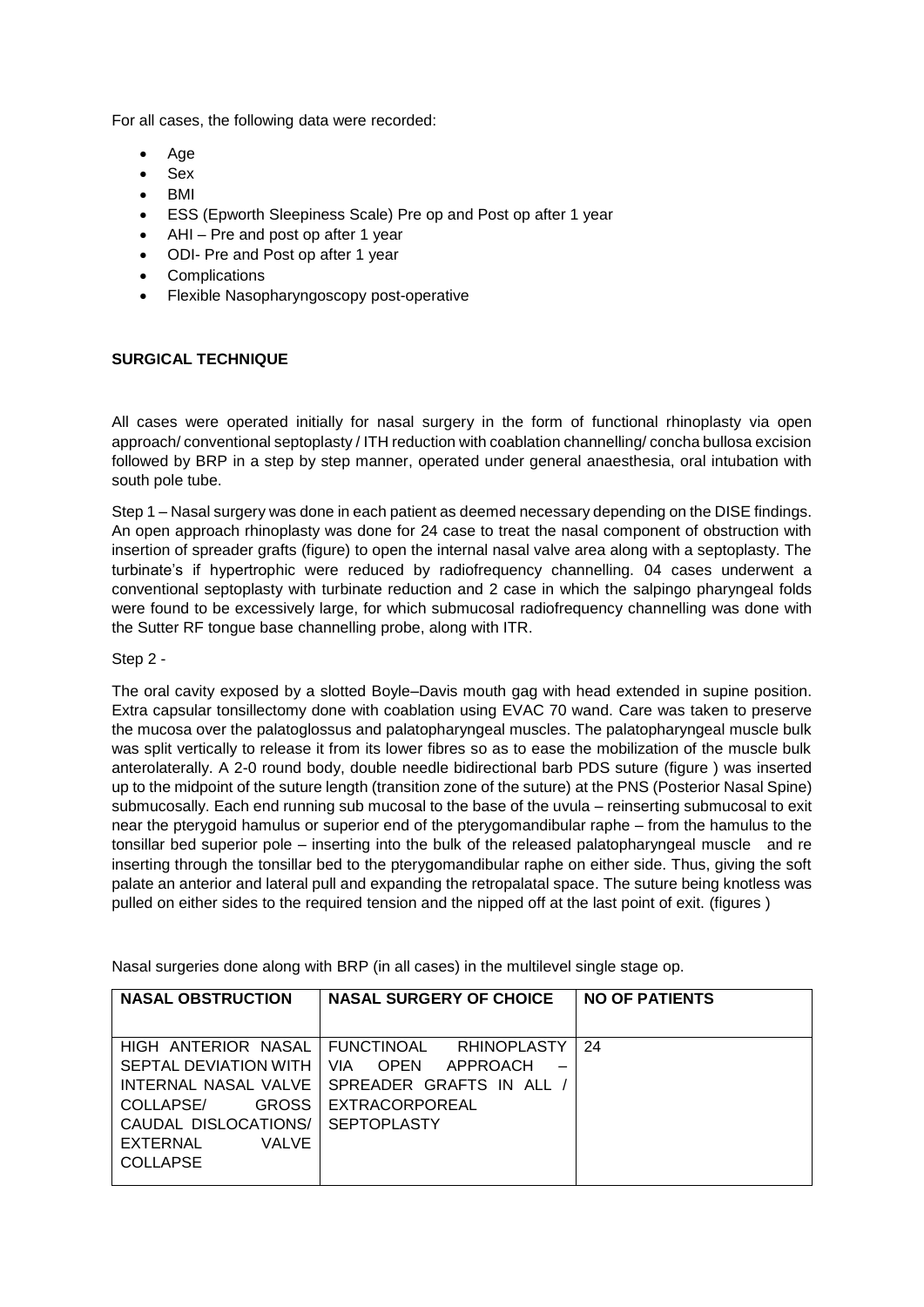| <b>INFERIOR</b><br>BONY<br>POSTERIOR DEVIATIONS<br><b>NASAL</b><br><b>LIMITED</b><br><b>DEVIATIONS</b> | CONVENTIONAL SEPTOPLASTY<br>+ INF TURBINATE REDUCTION<br>WITH<br><b>COABLATION</b><br>CHANNELLING | 04 |
|--------------------------------------------------------------------------------------------------------|---------------------------------------------------------------------------------------------------|----|
| TURBINATE<br><b>INFERIOR</b><br><b>HYPERTROPHIES</b>                                                   | COABLATION<br><b>TURBINATE</b><br>CHANNELLING                                                     | 02 |

## **RESULTS**

#### **Pre-op and post op AHI**

| AHI    | OP AHI AFTER ONE YEAR |
|--------|-----------------------|
| PRE-OP | <b>DOST</b>           |
|        |                       |

#### **Pre-op and post op ODI**

| PRE-OP ODI | I AFTER ONE YEAR<br>OP ODI |
|------------|----------------------------|
|            |                            |

#### **Pre-op and post op ESS**

| <b>PRE-OP ESS</b> | POST OP ESS AFTER ONE YEAR |
|-------------------|----------------------------|
|                   |                            |

#### **Complications and post op observations**

Since a large number of patients underwent a functional rhinoplasty, the complications associated with an open rhinoplasty approach like nasal dorsal and tip swelling (usually subsides within 1-3 months post op), displacement of various grafts inserted, aesthetic disfigurement etc. were looked for in the complete post op period. There were no such complications noted in any of the patients during the post op period of one year. 2 patients out of the 24, were operated for cosmetic rhinoplasty along with BRP, where in paramedian/ transverse and lateral nasal osteotomies were done. These 2 patients did have infra orbital hematoma and mild discoloration but this resolved within 3 weeks post op.

During palatal surgery the complications that can be expected are post tonsillectomy bleeding, but with the advent of coablation we didn't face any such post-operative bleed. All nasal surgeries were uneventful and no post op bleed. In 2 patients, slipping of the palatopharyngeal muscle due to tear through, leading to the barb suture loop showing within the tonsillar fossa and causing foreign body sensation, this was treated by diluted hydrogen peroxide gargles and anti-inflammatory drugs. Out of these two patients who had a slippage / tear through of the muscle we had to cut out the loop which was visible in the tonsillar fossa, since the patient didn't tolerate it. This eventually led to extrusion of the entire suture length approximately 4<sup>th</sup> week post op. This failure of the barb suture holding in place or the cut through of the palatopharyngeal muscle bulk was attributed to the inadequate inferior release / level of the transverse cut taken on the muscle, which was noted and corrected in the following cases.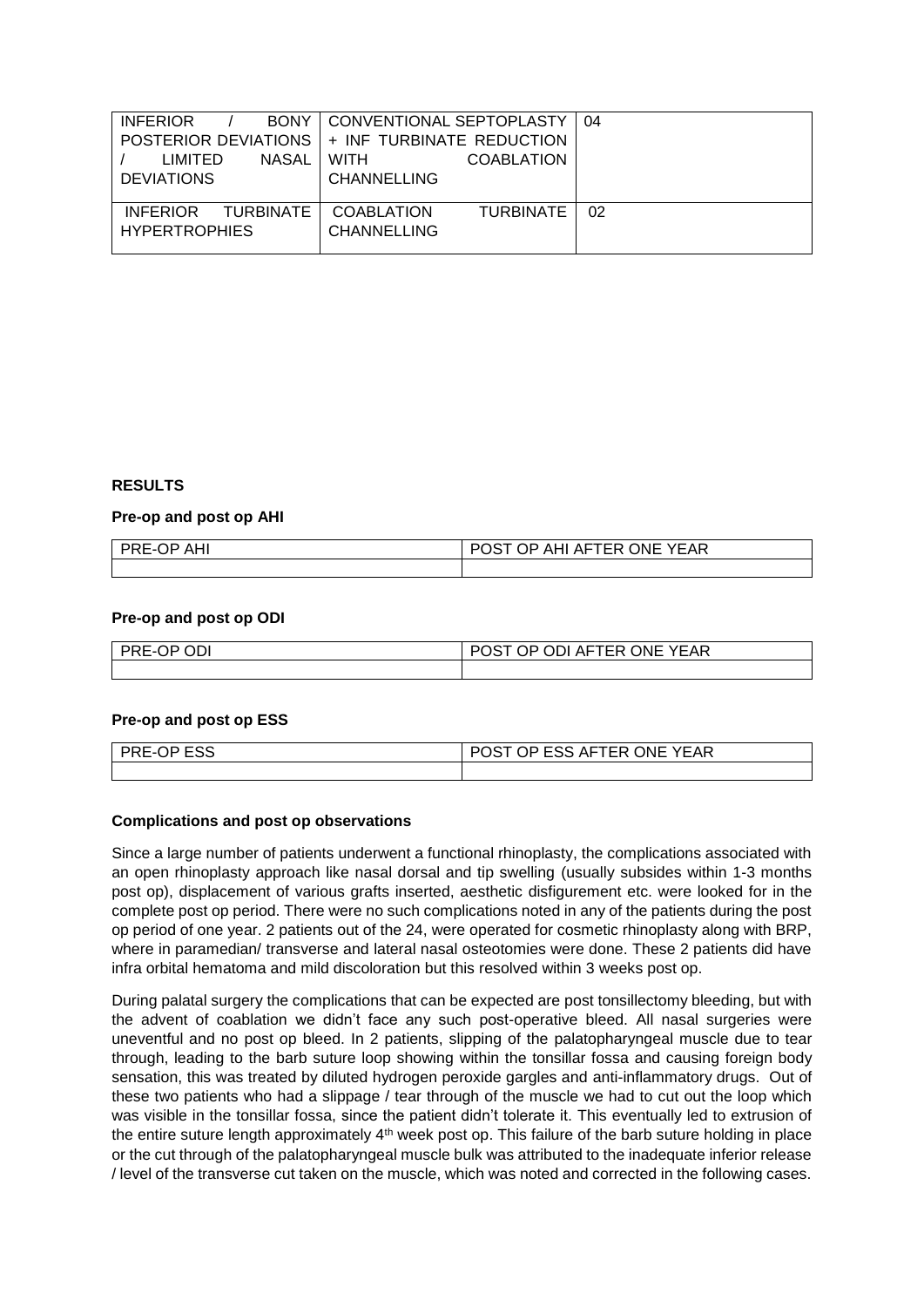Most patients complained of post op foreign body sensation in the soft palate which resolved about 1 month after the surgery. None of the patient complained of VPI (Velopalatal insufficiency) or a permanent change in voice quality.

| Complications                                   | No of patients |
|-------------------------------------------------|----------------|
|                                                 |                |
| Nasal bleed post op / residual nasal septal   0 |                |
| deviation /                                     |                |
| Barb suture failure / cut through of the $2$    |                |
| palatopharyngeal muscle                         |                |
| Velopharyngeal insufficiency                    | 0              |
| Permanent change in quality of voice            | $\Omega$       |

## **DISCUSSION**

Barbed reposition pharyngoplasty is deeply inspired by the relocation pharyngoplasty (RP) as devised and published by Li et al. [5]. The purpose is to use a series of sutures to widen the oropharyngeal isthmus laterally and to relocate anteriorly the lateral insertion of the soft palate to increase the retropalatal airway.

The anterior sustaining anatomical structure is the more stable fibrous pterygomandibular raphe instead of the weaker palatoglossus muscle; this solution is inspired to Mantovani technique [7]. Pterygomandibular raphe is a fibrous band joining the pterygoid hamulus to the mandible relatively variable in the different subjects; it is always easy to locate during surgery by inspection or, may be better, by palpation. It lies anteriorly and laterally to the posterior pillar, in the best position for an effective pulling direction to increase the transversal oropharyngeal dimension and to widen the retropalatal anteroposterior distance. Its anatomical location is far from significant nerves and vessels preventing undesired complications during suturing.

The repositioned muscle is the palatopharyngeal muscle, after a preliminary inferior release; this solution is inspired to Cahali technique [1]. The inferior muscle release is planned to allow an easier and more stable repositioning of the posterior pillar in a more lateral and anterior location without any significant tension.

The bidirectional reabsorbable barbed suture instead of a conventional series of single stitches; this solution is inspired to Mantovani technique [7]. Barbed suture proved to be much faster and easier to handle, because it is a knotless technology (knotting inside the pharynx may be not easy for the less experienced surgeons, and even for the most experienced ones, it takes obviously more time). Also, barbed suture allows running more thread loops around the muscle, creating a sort of dense net, for a better distribution of the repositioning forces over the muscle flap. In comparison to Pang– Woodson technique [4], the pulling suture works with a 90 angle on the muscle fibers array, with a much less risk to tear the flap tip. 4.

An anterior pillar totally sparing approach for tonsillectomy proved to be very useful for the better tensionless reconstruction of the mucosal covering at the end of the procedure. Two more remarks about the posterior pillar repositioning are given. If properly located between the upper third and the inferior two-thirds of the posterior pillar, the first suture loop will produce a sort of ''posterior pillar steal'', inspired to the same concept of lateral crural steal technique in tip rhinoplasty. The meaning is that the upper part of the posterior pillar will be transposed into the soft palate free edge, which will be transversally enlarged in a very significant way. The posterior pillar mucosa is not dissected free from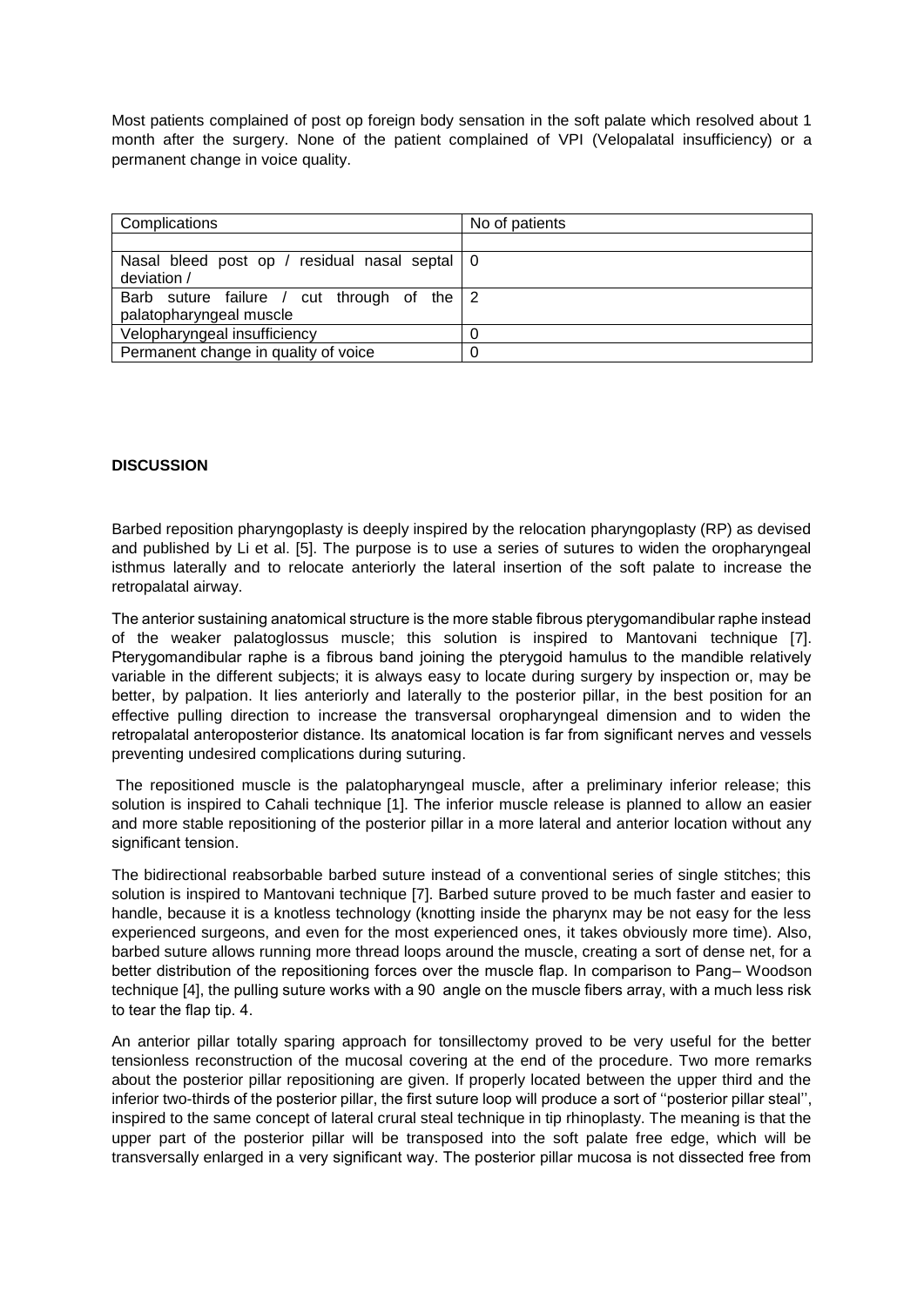the flap, but follows it in its repositioning. The meaning is less surgical time, no potential mucosal damage, immediate mucosal closure, probably faster recovery and less pain.(8)

## **CONCLUSION**

Multilevel single stage surgery has been described in literature and also is being carried out for different levels in OSA management. This not only helps to reduce the time consumption and economic burden on the patients by avoiding repeated hospitalization and need for anaesthesia, but also helps us as surgeons to give our patient safe and less invasive procedure than ESP/ ZETA, which is effective. In this prospective study we have specifically chosen only level 1- 2 obstructions for surgical management. We observed that nasal surgeries along with BRP can provide as an effective and safe option with very promising results. Nasal surgeries being done routinely by ENT surgeons, adding BRP in the same stage has been proved to be a simple, easy to learn, safe procedure with promising results in the management of OSA. Key points to be noted being the level of obstruction noted on DISE and proper patient selection can help us to give the patients a good surgical result in a single stage procedure. Moreover, BRP is easy to learn even for the inexperienced surgeons and less time consuming and with no significant complications. The minimal muscle and mucosal resection and the absence of knots in the pharynx are well tolerated and accepted by the patient in terms of invasiveness.

As BRP is being presented as a step procedure in a multilevel single stage operation the individual role of BRP in these complex managements of OSA is yet to be studied. The number of patients being minimal for proving the long-term efficacy of BRP, we are working the topic and hopefully shall present more data with larger number of patients.

## **REFRENCES**

- 1. Cahali MB (2003) Lateral pharyngoplasty: a new treatment for obstructive sleep apnea hypopnea syndrome. Laryngoscope 113(11):1961–1968
- 2. Friedman M, Ibrahim HZ, Vidyasagar J et al (2004) Z-palatoplasty (ZPP): a technique for patients without tonsils. Otolaryngol Head Neck Surg 131:89–100
- 3. Friedman M, Ibrahim HZ, Lowenthal S, Vidyasagar J, Joseph NJ (2004) Uvulopalatoplasty (UP2): a modified technique for selected patients. Laryngoscope 114:441–449
- 4. Pang KP, Woodson BT (2007) Expansion sphincter pharyngoplasty: a new technique for the treatment of obstructive sleep apnea. Otolaryngol Head Neck Surg 137(1):110–114
- 5. Li HY, Lee LA (2009) Relocation pharyngoplasty for obstructive sleep apnea. Laryngoscope 119:2472–2477
- 6. Vicini C, Montevecchi F, Pang K, Bahgat A, Dallan I, Frassineti S, Campanini A (2014) Combined transoral robotic tongue base surgery and palate surgery in obstructive sleep apnea–hypopnea syndrome: expansion sphincter pharyngoplasty versus uvulopalatopharyngoplasty. Head Neck 36:77–8

7. Mantovani M, Minetti A, Torretta S, Pincherle A, Tassone G, Pignataro L (2012) The velouvulo-pharyngeal lift or ''roman blinds'' technique for treatment of snoring: a preliminary report. Acta Otorhinolaryngol Ital 32:48–53